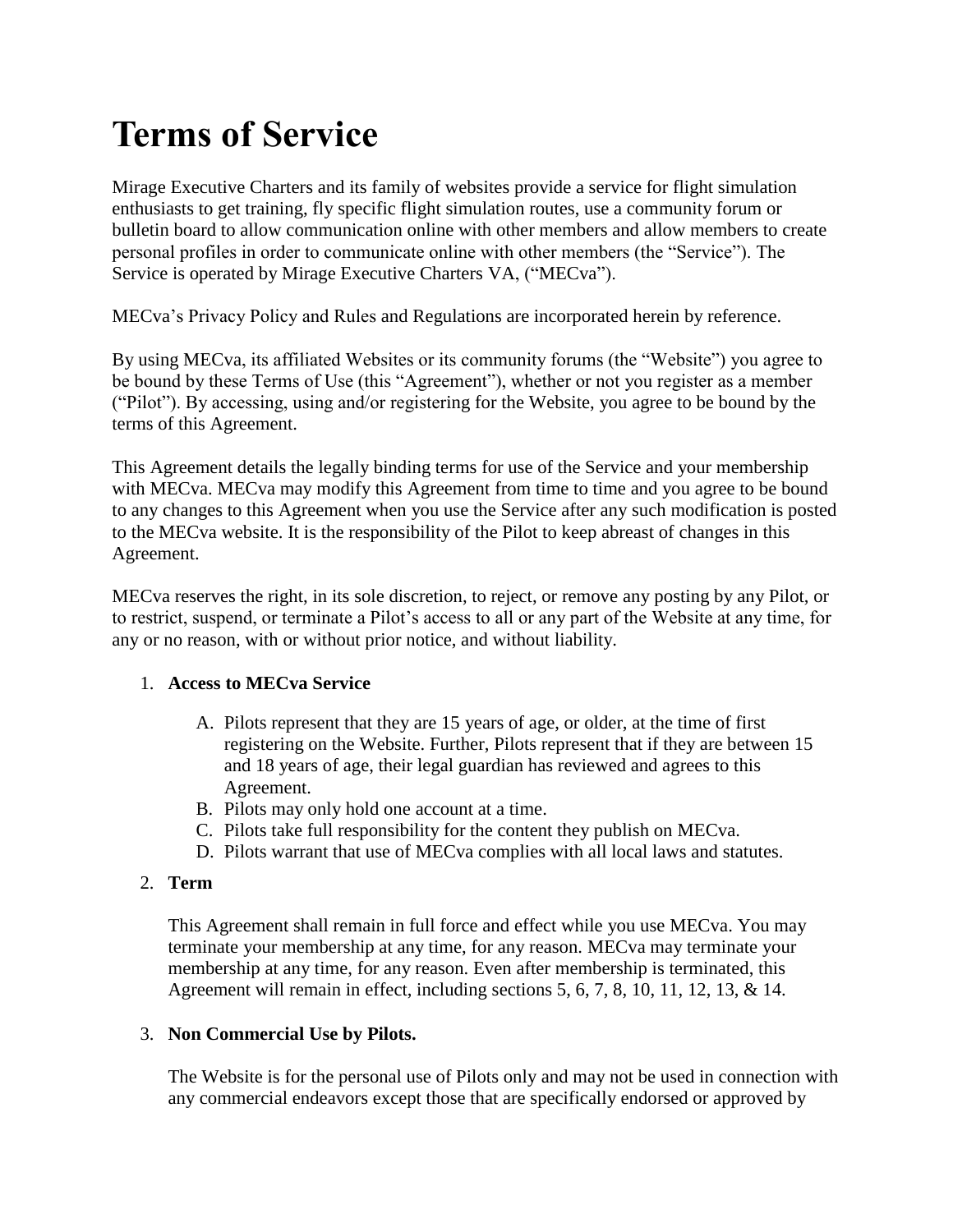MECva. Appropriate legal action, including but without limitation, civil, criminal, and injunctive redress will be taken by MECva for any illegal or unauthorized use of the Website.

#### 4. **Service for Flight Simulation Only.**

All materials available on the Website and any services referred to or provided by MECva are for flight simulation purposes only and are not to be used for real flights.

## 5. **Proprietary Rights in Content on MECva**.

MECva owns and retains all proprietary rights in the Website and the Service, EXCEPT services, or other products which belong to the original author, including but not limited to, aircraft made by other people other than MECva and the smartCARS and kACARS plugins. Except for that information which is in the public domain or for which you have been given written permission (either by letter or electronic mail), you may not copy, modify, publish, transmit, distribute, perform, display, or sell any such proprietary information.

#### 6. **Content Posted using the Service**.

- A. MECva may review and delete any content, messages, TeamSpeak messages, photos or profiles (collectively, "Content") that, in the sole judgment of MECva, violate this Agreement or the general spirit of MECva.
- B. You are solely responsible for the Content that you publish on the Service or any material you send to other Pilots.
- C. By posting Content on any public area of MECva, you automatically grant as well as represent and warrant that you have the right to grant to MECva, an irrevocable, perpetual, non-exclusive, free of charge, worldwide license to use, copy, perform, display, and distribute such information and content to MECva and that MECva has the right to prepare derivative works of, or incorporate into other works, such information and content without liability or payment to you.
- D. By using the Service you agree not to transmit content that:
	- i. promotes racism, hatred or physical harm of any kind against any group or individual;
	- ii. harasses or defames another person;
	- iii. contains or promotes "junk mail" or "spam";
	- iv. involves commercial activities and/or sales without MECva's prior written consent such as giveaways or pyramid schemes. contains or provides information about an illegal or unauthorized copy of copyrighted work;
	- v. displays pornographic material of any kind;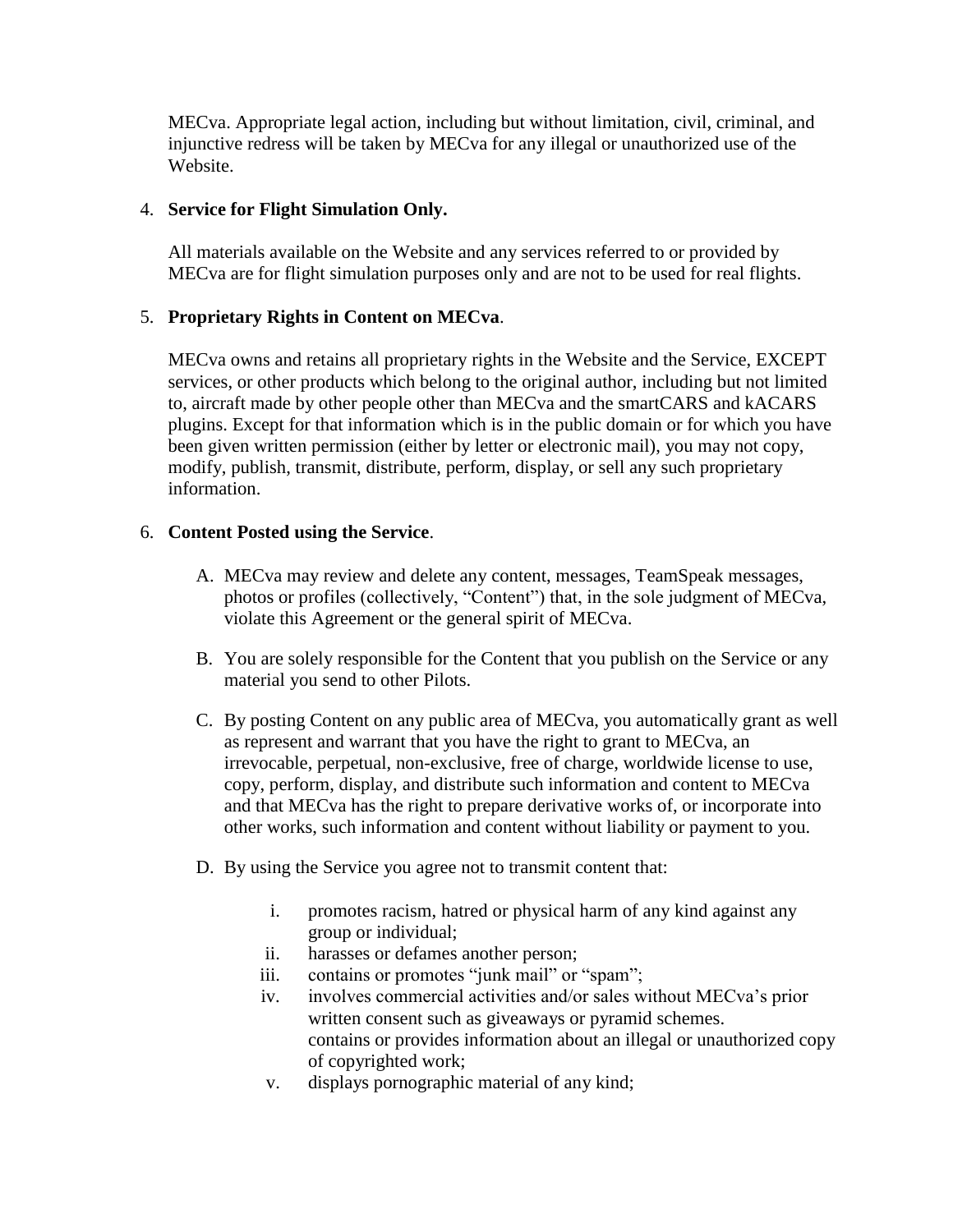- vi. provides material that exploits people under the age of 18 in a sexual or violent manner; or
- vii. provides instructional information about illegal activities.
- E. Even though all of this is strictly prohibited, MECva does not guarantee the removal of these items and Pilots may be exposed to such items. You further waive Your right to any damages (from any party, including MECva) related to such exposure.

# 7. **Copyright Policy**.

You may not post, distribute, or reproduce in any way any copyrighted material, trademarks, or other proprietary information without obtaining the prior written consent of the owner of such proprietary rights. MECva may display content on the Website that is copyrighted by a third party. Any suspected infringement of copyright should be reported to: [Support@flymirageva.org](mailto:support@flymirageva.org)

# 8. **Pilot Disputes**.

You are solely responsible for your interactions with other MECva Pilots. However, from time to time, MECva may intervene in disputes between pilots and may impose sanctions on pilot activity on MECva including, but not limited to, temporary suspension of the account, requirement for moderation for any messages posted by the pilot(s) on the Service and termination of access to the Service. In all such situations, the decision of MECva shall be final and binding on all parties involved.

## 9. **Privacy**.

MECva maintains a Privacy Policy that governs all privacy issues in effect while using the Service. A copy of this Privacy Policy may be found on the Website at http://www.miragechartersva.com/rulesandregs

## 10. **Disclaimers**.

- A. MECva is not responsible for any incorrect or inaccurate Content posted on the Website or in connection with the Service provided, whether caused by users of the Website, Pilots or by any of the equipment or programming associated with or utilized in the Service.
- B. MECva is not responsible for the conduct, whether online or offline, of any user of the Website or Pilot of the Service.
- C. MECva assumes no responsibility for any error, omission, interruption, deletion, defect, delay in operation or transmission, communications line failure, theft or destruction or unauthorized access to, or alteration of, any user or Pilot communication.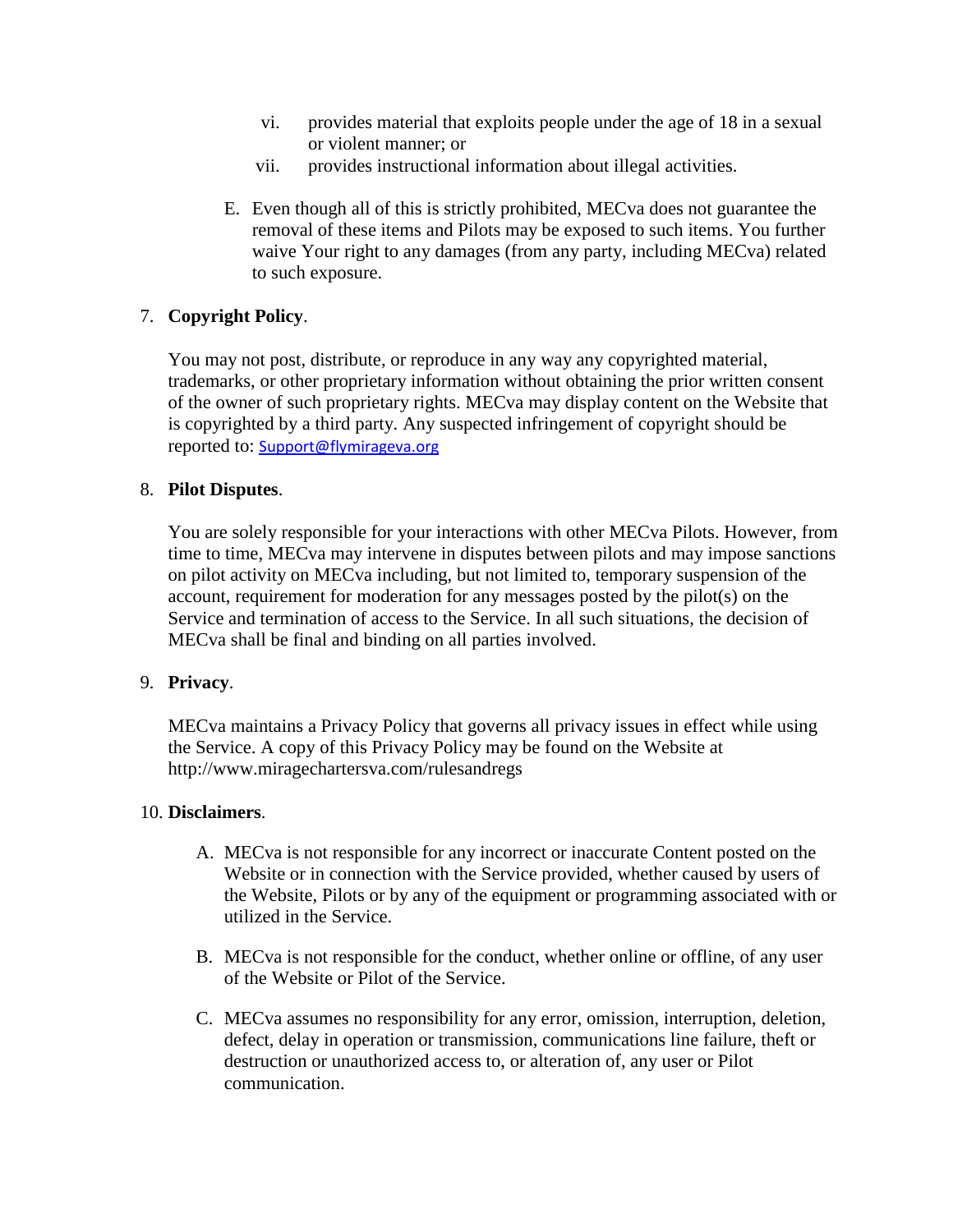- D. MECva is not responsible for any problems or technical malfunction of any telephone network or lines, computer online systems, servers or providers, computer equipment, software, failure of any email or players due to technical problems or traffic congestion on the Internet or at any Website or combination thereof, including any injury or damage to users and/or Pilots or to any person's computer related to or resulting from participation or downloading materials in connection with the Website and/or in connection with the Service.
- E. Under no circumstances shall MECva be responsible for any loss or damage, including personal injury or death, resulting from use of the Website or the Service or from any Content posted on the Website or transmitted to Pilots, or any interactions between users of the Website, whether online or offline.
- F. The Website and the Service are provided "AS-IS" and MECva expressly disclaims any warranty of fitness for a particular purpose or non-infringement.
- G. MECva cannot guarantee and does not promise any specific results from use of the Website and/or the Service.
- H. MECva does not guarantee the availability of the Service. No advice or information, whether oral or written, obtained by user from MECva or through or from the service shall create any warranty not expressly stated herein.

#### 11. **Limitation on Liability**.

IN NO EVENT SHALL MECva BE LIABLE TO YOU OR ANY THIRD PARTY FOR ANY INDIRECT, CONSEQUENTIAL, EXEMPLARY, INCIDENTAL, SPECIAL OR PUNITIVE DAMAGES, INCLUDING LOST PROFIT DAMAGES ARISING FROM YOUR USE OF THE WEB SITE OR THE SERVICE, EVEN IF MECva HAS BEEN ADVISED OF THE POSSIBILITY OF SUCH DAMAGES. NOTWITHSTANDING ANYTHING TO THE CONTRARY CONTAINED HEREIN, MECva'S LIABILITY TO YOU FOR ANY CAUSE WHATSOEVER AND REGARDLESS OF THE FORM OF THE ACTION, WILL AT ALL TIMES BE LIMITED TO AMOUNT PAID, IF ANY, BY YOU TO MECva FOR THE SERVICE DURING THE TERM OF MEMBERSHIP.

#### 12. **Disputes**.

If there is any dispute about or involving the Website and/or the Service, by using the Website, you agree that any dispute shall be governed by the laws of the State of Florida without regard to conflict of law provisions and you agree to personal jurisdiction by and venue in the state and federal courts of the State of Florida.